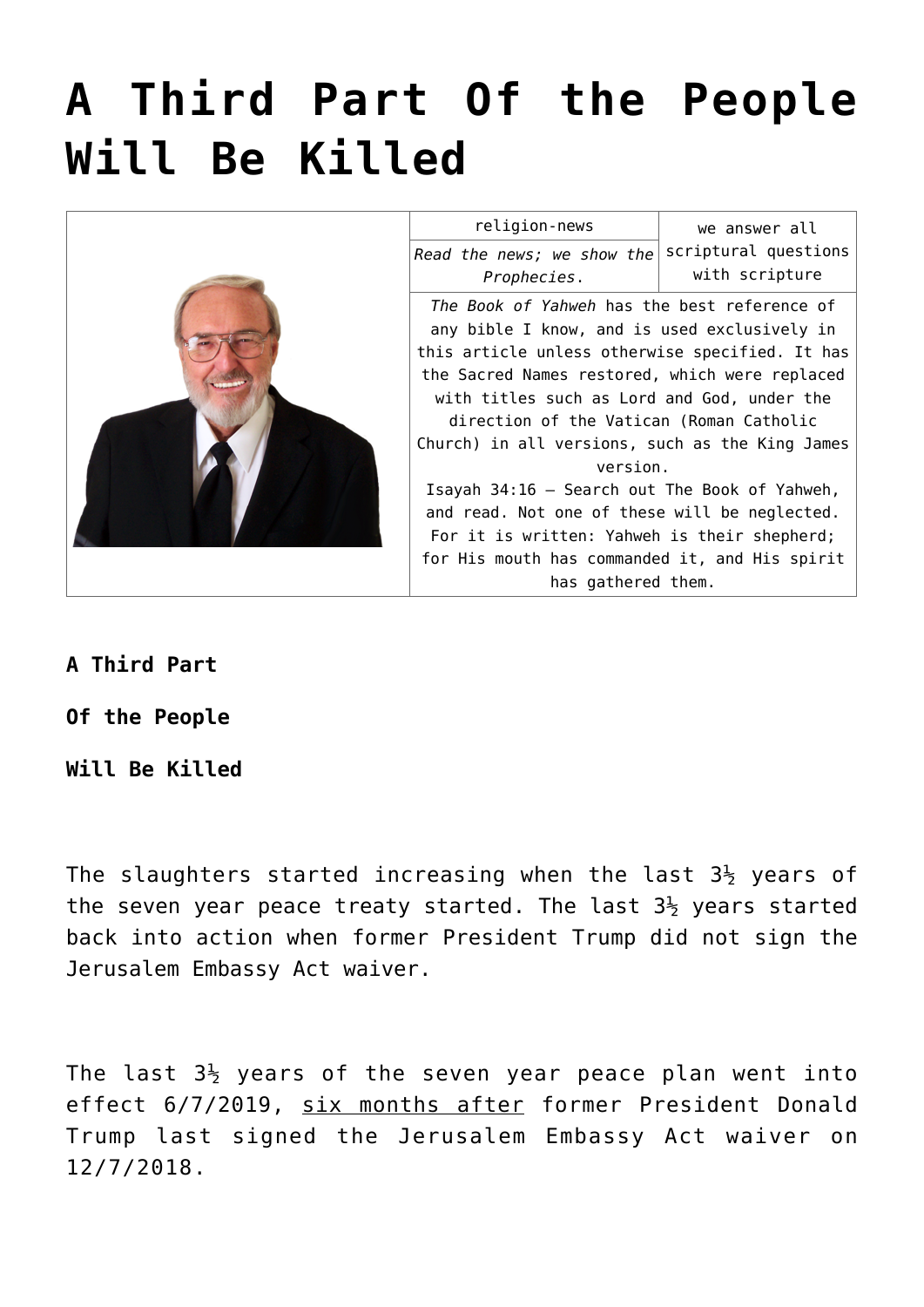The seven year peace plan (**Daniyl 9:27**) that was stopped in the midst, still had  $3\frac{1}{2}$  years contracted in fulfilling all that was agreed to and confirmed. The Jerusalem Embassy Act bill was introduced to congress by former Senator Bob Dole on 10/3/1995 and became a public law on 11/8/1995 without former President Bill Clinton's signature.

S.1322 (104<sup>th</sup>): Jerusalem Embassy Act of 1995

*govtrack.us*

The **Jerusalem Embassy Act of 1995** is a public law of the United States passed by the post-Republican Revolution 104th Congress on October 23, 1995.

# **Jerusalem Embassy Act**

## *wikipedia.com*

The Act recognized Jerusalem as the capital of the State of Israel and called for Jerusalem to remain an undivided city. Its purpose was to set aside funds for the relocation of the Embassy of the United States in Israel from its location in Tel Aviv to Jerusalem, by May 31, 1999.

Despite passage, the law allowed the President to invoke a six-month waiver of the application of the law, and reissue the waiver every six months on "national security" grounds. The waiver was repeatedly renewed by Presidents Clinton, Bush, and Obama. President Donald Trump signed a waiver in June 2017.

On December 6, 2017, Trump recognized Jerusalem as Israel's capital, and ordered the planning of the relocation of the embassy. However, following the announcement, Trump signed an embassy waiver again, delaying the move, as mandated by the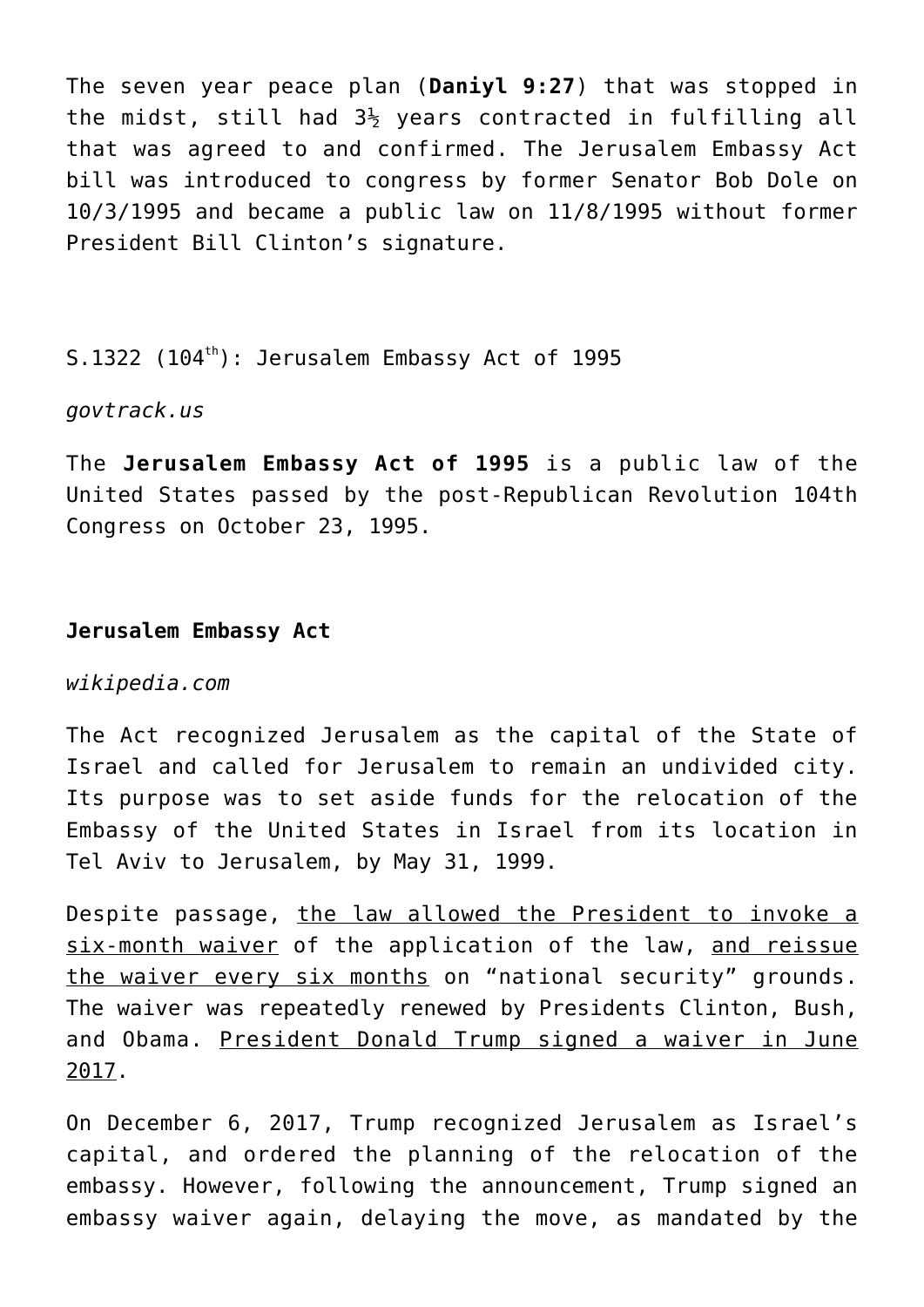Act, by at least six months.

On February 23, 2018, President Trump announced that the US Embassy in Israel would reopen at the Arnona consular services site of the then US Consulate-General in Jerusalem. The United States Embassy officially relocated to Jerusalem on May 14, 2018, to coincide with the  $70<sup>th</sup>$  anniversary of the Israeli Declaration of Independence.

The terms of the Jerusalem Embassy Act were met when former President Donald Trump formally recognized Jerusalem as Israel's capital, 12/6/2017, and moved the US embassy from Tel Aviv to Jerusalem, 5/14/2018.

# **Presidential Documents**

Presidential Determination No. 2019-06 of December 7, 2018

**Suspension of Limitations Under the Jerusalem Embassy Act**

#### **Memorandum for the Secretary of State**

By the authority vested in me as President by the Constitution and the laws of the United States, including section 7(a) of the Jerusalem Embassy Act of 1995 (Public Law 104–45) (the ''Act''), I hereby determine that it is necessary, in order to protect the national security interests of the United States, to suspend for a period of 6 months the limitations set forth in sections 3(b) and 7(b) of the Act.

You are authorized and directed to transmit this determination, accompanied by a report in accordance with section 7(a) of the Act, to the Congress and to publish this determination in the *Federal Register.*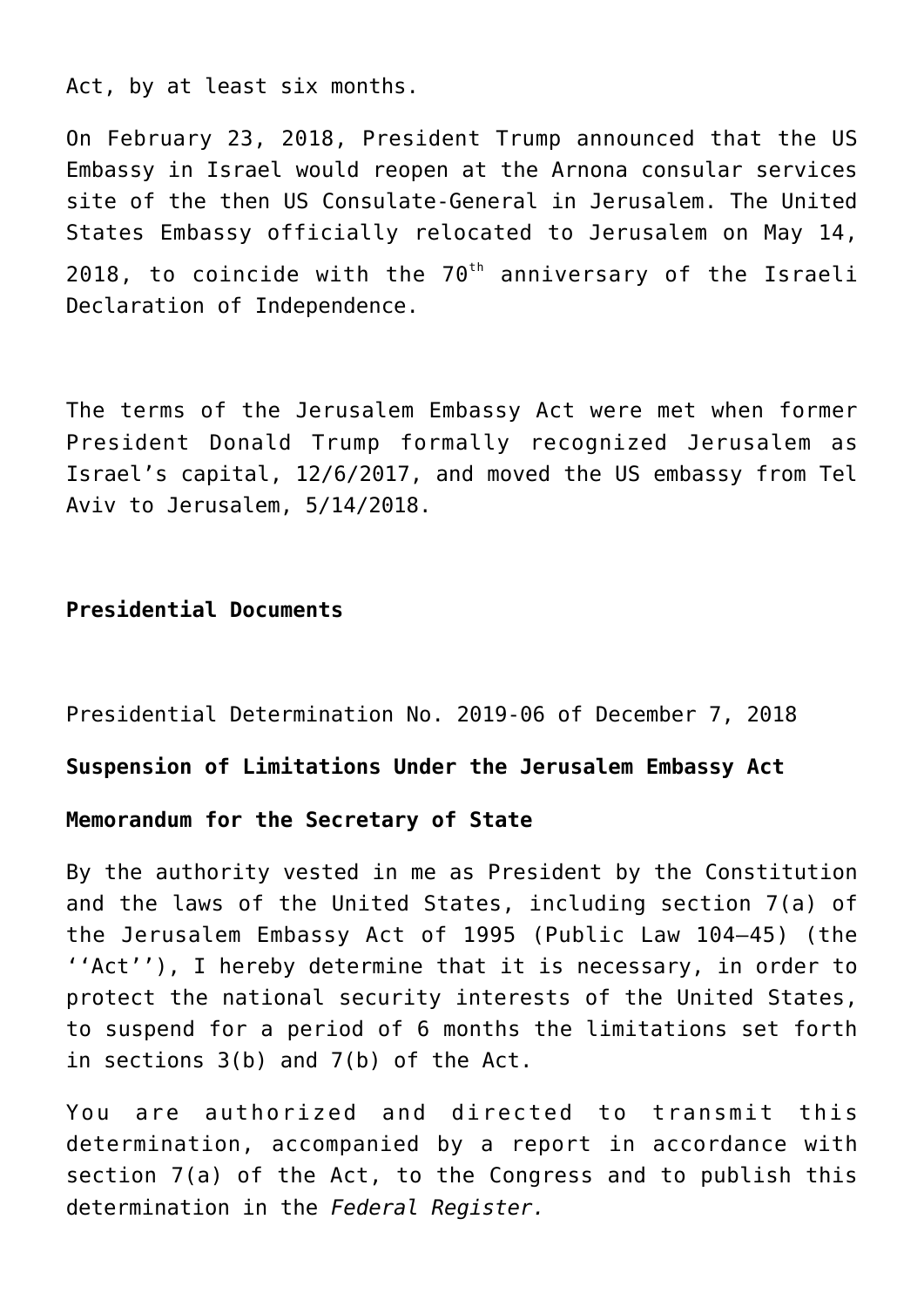The suspension set forth in this determination shall take effect after you transmit this determination and the accompanying report to the Congress.

*govinfo.org*

# **U.S. ends waivers of Jerusalem Embassy Act after terms fulfilled**

President Trump in December 2017 recognized as Israel's capital and in May 2018 followed through on his campaign promise to move the embassy from Tel Aviv to Jerusalem.

By Tovah Lazaroff

May 9, 2019 18:43

*jpost.com*

No more waivers will be granted to the 1995 Jerusalem Embassy Act, because its terms have been fulfilled and the process of relocating the US Embassy from Tel Aviv to Israel's capital has been completed, the US announced on Wednesday.

"I am pleased to report that I have provided my determination to Congress that the relevant elements of the Jerusalem Embassy Act of 1995 have been addressed. Accordingly, no further presidential waiver of the funding restriction under the act is necessary," US Secretary of State Mike Pompeo said on Wednesday.

Timeline of the **Jerusalem Embassy Act of 1995:**

10/13/1995 Bill Introduced to Congress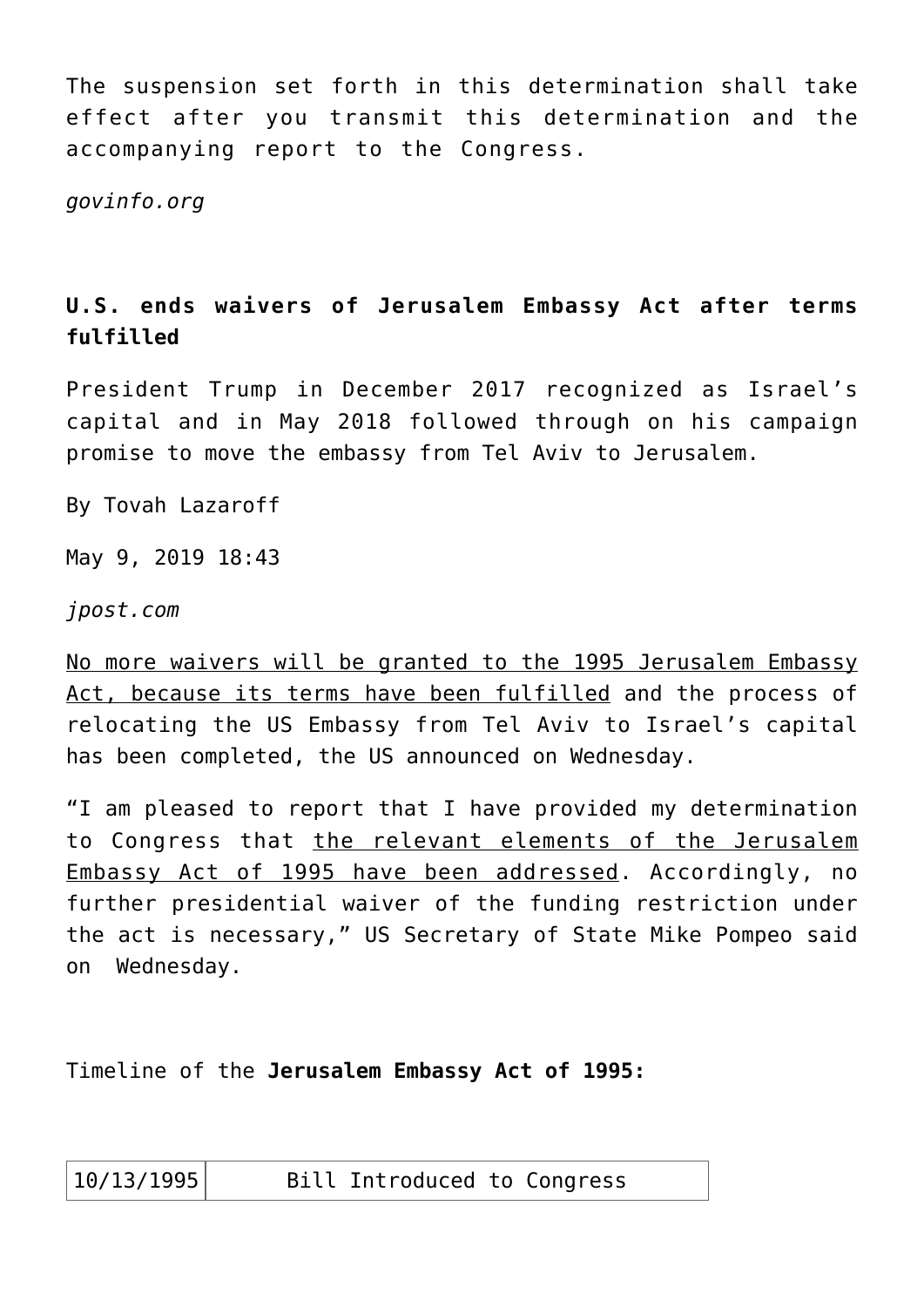| 10/18/1995 | Waiver Authority added to bill by<br>Senator Bob Dole                                                                      |
|------------|----------------------------------------------------------------------------------------------------------------------------|
| 10/23/1995 | Bill Passed Senate/ House same day                                                                                         |
| 10/26/1995 | Sent to President Clinton - never<br>signed                                                                                |
| 11/8/1995  | Bill Became Public Law w/out President<br>Clinton's signature                                                              |
| 10/1/1998  | Jerusalem Embassy Act waiver date<br>giving authority to President                                                         |
|            | to suspend US Embassy move to<br>Jerusalem                                                                                 |
| 6/19/1999  | President Clinton delays Jerusalem<br>Embassy move at G-8 Summit<br>implementing the first Jerusalem<br>Embassy Act waiver |
| 1/7/2015   | Jerusalem Embassy & Recognition Act<br>introduced to Senate                                                                |
| 1/4/2017   | Jerusalem Embassy & Recognition Act<br>2017 bill enacted by Senate                                                         |
| 12/6/2017  | Pres. Trump formally recognizes<br>Jerusalem as Israel's capital                                                           |
| 5/14/2018  | US Embassy officially opens in<br>Jerusalem                                                                                |
| 12/7/2018  | Last waiver signed by President Trump                                                                                      |
| 5/8/2019   | US Sec. State Mike Pompeo announces no<br>more Jerusalem waivers                                                           |
| 6/6/2019   | Final Jerusalem Embassy Act waiver<br>expires                                                                              |
| 6/7/2019   | Last $3\frac{1}{2}$ years of 7 year Peace Treaty                                                                           |

Revelation 16 shows the seven last plagues, with the start of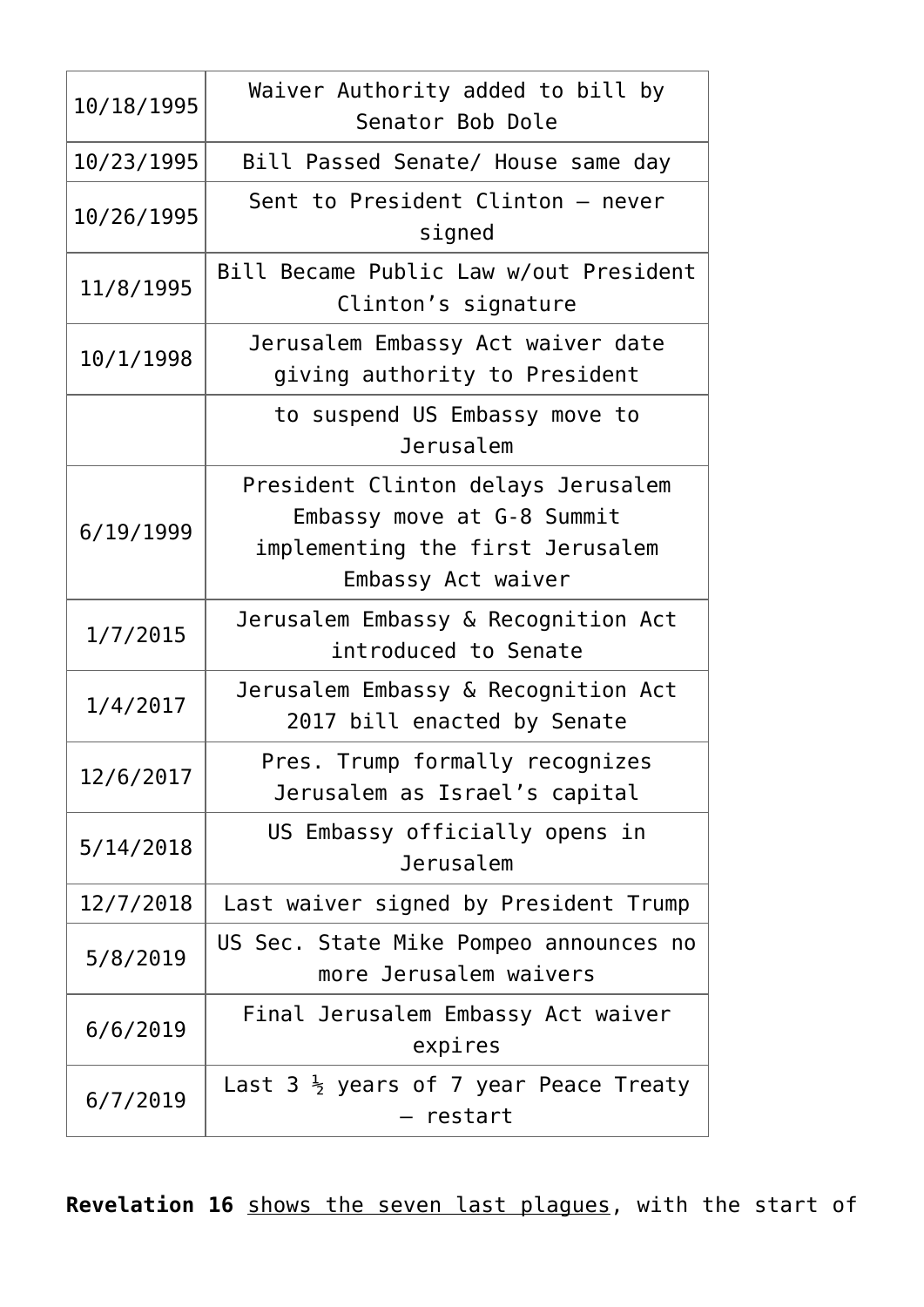wars for the last  $3\frac{1}{2}$  years of the seven year peace treaty. **Revelation 16** is fulfilled by the Quartet, under the control of the religion that sits on seven hills.

Seven hills?

Read this:

# **Revelation 17:1-9**

1 And there came one of the seven malakim who had the seven bowls, and talked with me, saying to me: Come, I will show you the sentence of the great whore that sits upon many waters,

2 With whom the kings (religions) of the earth have committed fornication; *practiced idolatry: Godworship (the worship of elohim),* and the inhabitants of the earth have been made drunk with the wine of her fornication.

3 So he carried me away in the Spirit into the *midst of* Godworshipers (worshipers of Elohim); and I saw a woman sitting on a scarlet colored beast, full of names of blasphemy, having seven heads and ten horns.

4 And the woman was arrayed in purple and scarlet color, and decked with gold, and precious stones, and pearls, having a golden cup in her hand full of abominations and filthiness of her fornication.

5 And upon her head *was* a name written: Mystery Babylon the great, the mother of the harlots and of the abominations of the earth.

6 And I saw the woman drunk with the blood of the saints, and with the blood of the martyrs of Yahshua. And when I saw her, I wondered with great astonishment.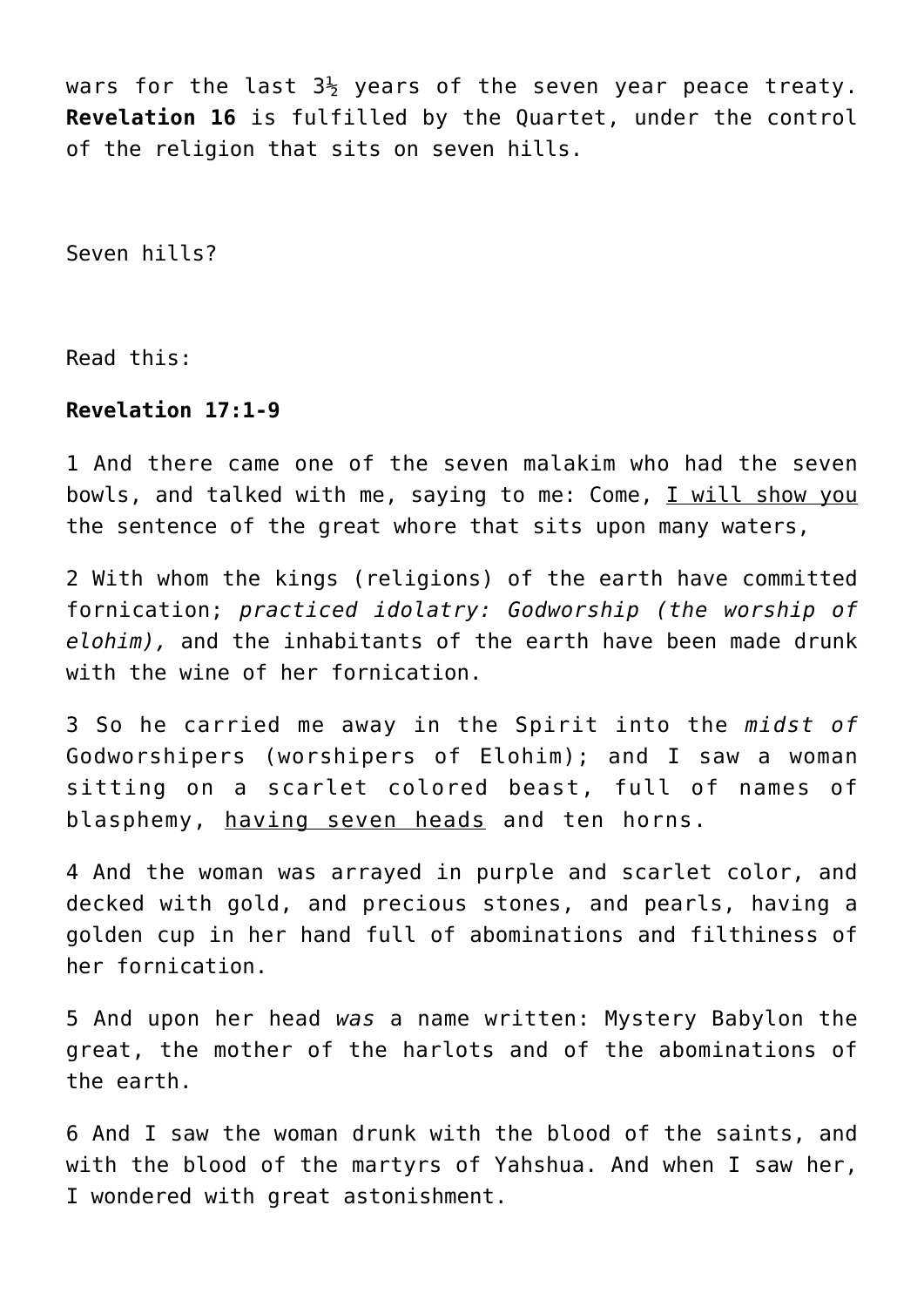7 And the messenger said to me: Why are you astonished? I will tell you the mystery of the woman, and of the beast that carries her, which has the seven heads and ten horns.

8 The beast that you saw was, and is not, and will ascend out of the bottomless pit, and go into perdition. And those who dwell on the earth will wonder—whose names were not written in The Book of Life from the foundation of the world—when they see the beast that was, and is not, and yet is.

9 And here is the mind which has wisdom: The seven heads are seven hills on which the woman sits.

Did you see **verses 7** and **9** show the city that sits on seven hills?

With the last  $3\frac{1}{2}$  years in motion, the people of Israel think they will have true peace through the leadership of this city that sits on seven hills. But true peace is not what prophecy shows will come.

Read now:

# **I Thessalonians 5:1-3**

1 But concerning the times and the seasons, brothers, you have no need that I should write to you.

2 For you yourselves know perfectly that the day of Yahweh so comes as a thief in the night.

3 For when they will say: Peace—true peace! then sudden destruction comes upon them, as labor pains upon a woman with child; and they will not escape.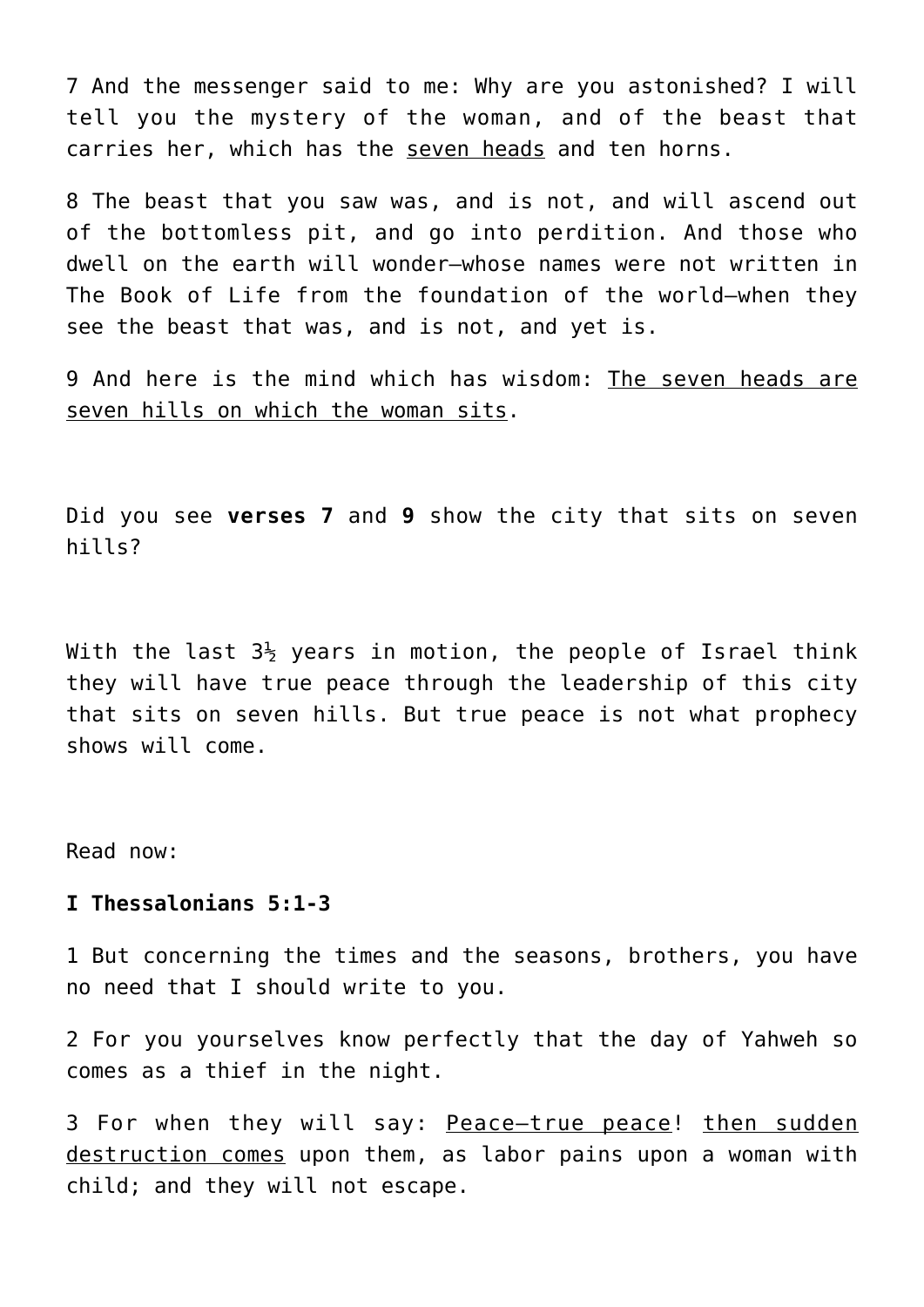The 'sudden destruction' prophecies started with the seven last plagues. The first of the seven is the coronavirus that made its appearance in 2019. The coronavirus is fully described in:

# **Revelation 9:1-11**

1 And the fifth malak sounded, and I saw a star fall from heaven unto the earth; and to him was given the key of the bottomless pit.

2 And he opened the bottomless pit; and there arose a smoke out of the pit as the smoke of a great furnace. And the sun and the air were darkened because of the smoke of the pit.

3 And there came out of the smoke locusts upon the earth; and to them was given power, as the scorpions of the earth have power.

4 And it was commanded them that they should not hurt the grass of the earth, neither any green thing, nor any tree—but only those men who do not have the mark of Yahweh in their foreheads.

5 And it was granted to them that they should not kill them, but that they should be tormented five moons; *months;* and their torment *was* like the torment of a scorpion when it strikes a man.

6 And in those days men will seek death, and will not find it; and will long to die, but death will flee from them.

7 And the shapes of the locusts were similar to horses prepared for battle; and on their heads *were,* as it were, crowns like gold; and their faces *were* like the faces of men;

8 And they had hair like the hair of women; and their teeth *were* like *the teeth* of lions;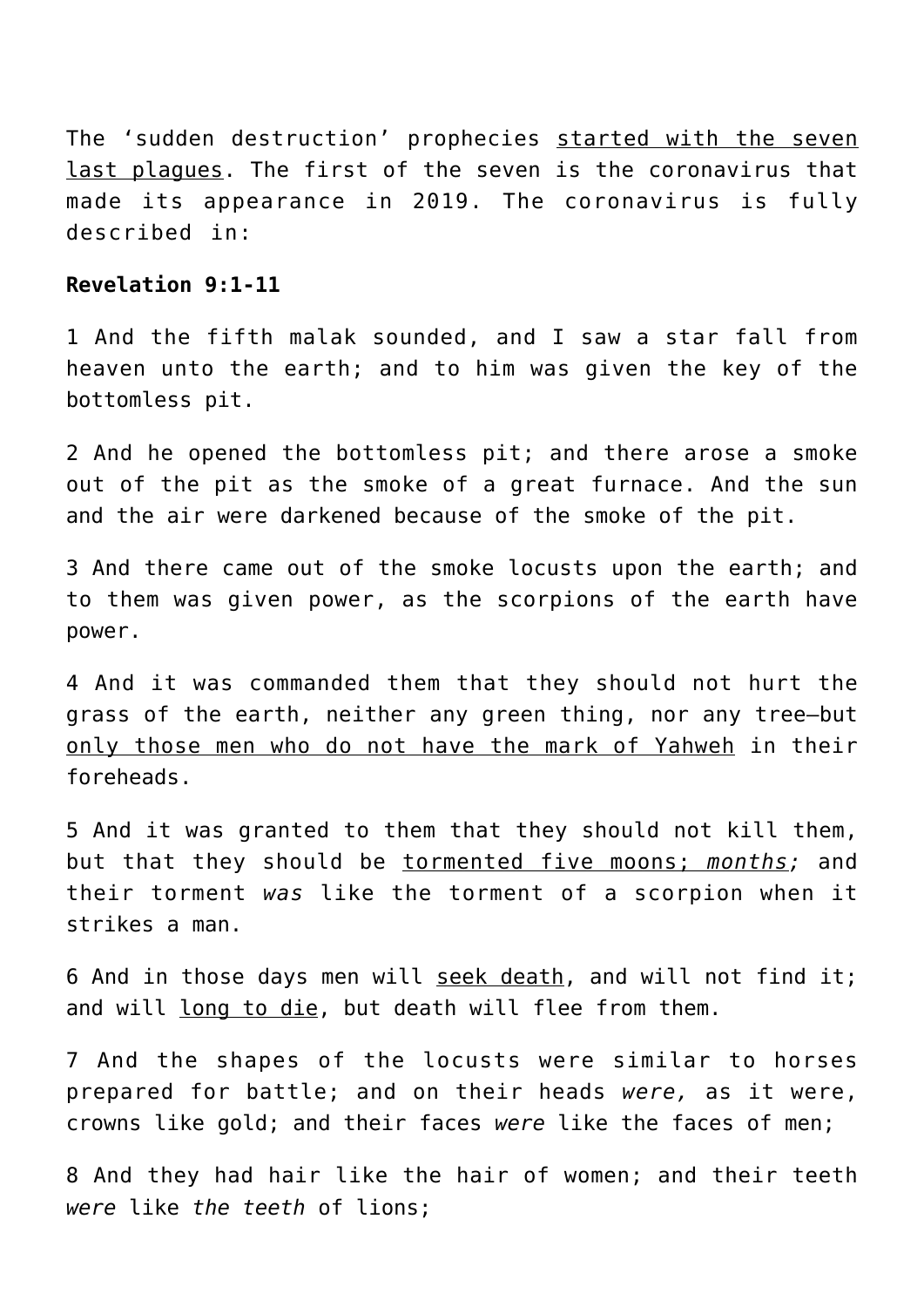9 And they had breastplates, as it were, breastplates of iron; and the sound of their wings *was* like the sound of chariots with many horses running to battle;

10 And they had tails similar to scorpions, and there were stings in their tails; and their power *was* to hurt men five moons; *months.*

11 And they had a king over them: the angel of the bottomless pit, whose name in the Hebrew language *is* Abaddon; *destruction,* but in the Greek language he has the name Apollyon; *destroyer.*

Remember **Revelation 17**—they follow the religion that sits on seven hills, the leader of the kings (religions) of the earth.

The coronavirus, the first of the last seven plagues, is described in:

# **Revelation 16:1-2**

1 And I heard a great voice out of the House saying to the seven malakim: Go your ways, and pour out the bowls of the judgment of Yahweh upon the earth!

2 And the first went, and poured out his bowl upon the earth; and there came a noisome and grievous sore upon the men who had the mark of the beast, and *upon* those who worshiped his likeness.

Read the excerpts from the following articles:

#### ARTICLE #1: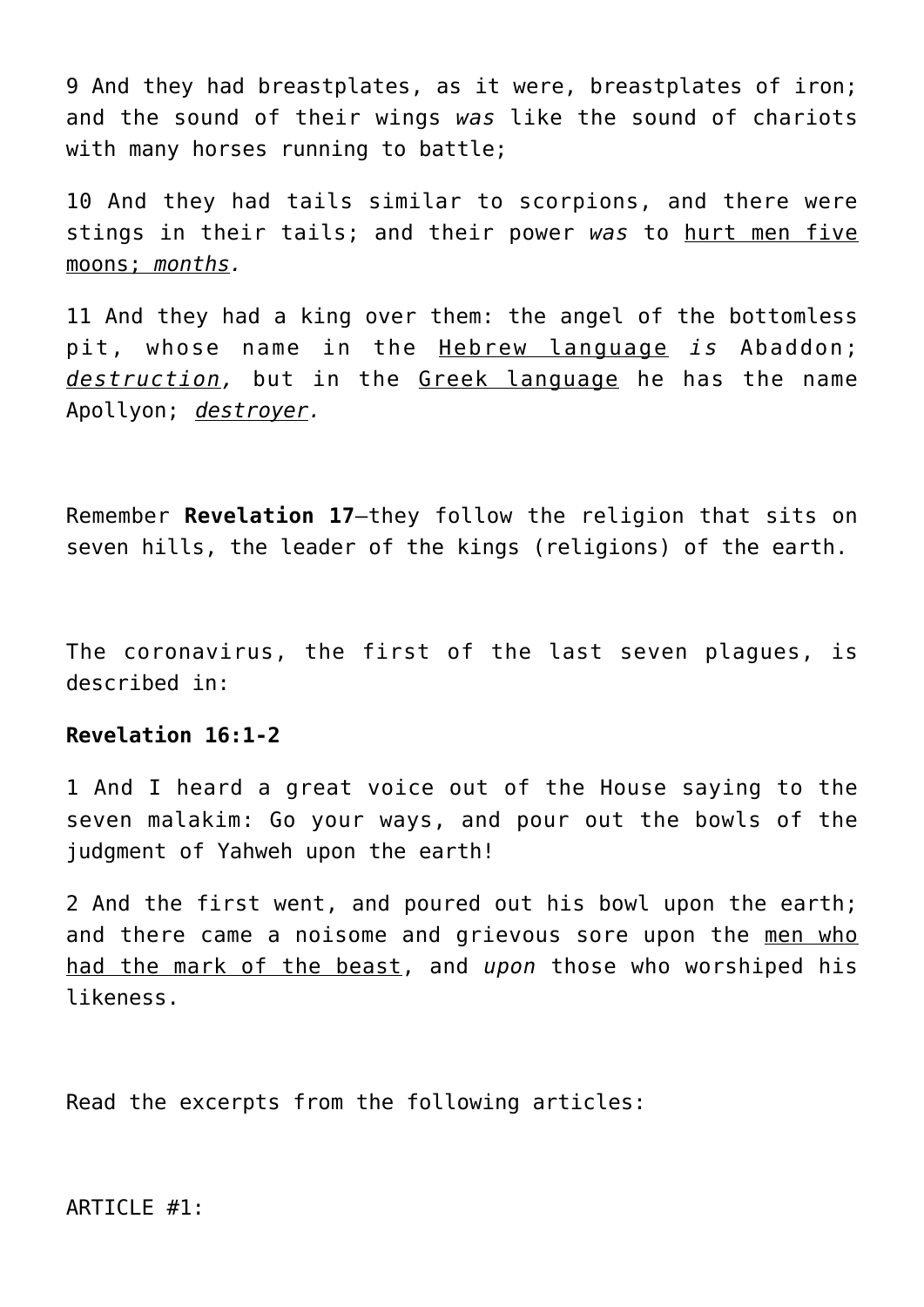**US, UK Reportedly Green Light Israeli 'Response' to Iran Over Mercer Street Tanker Attack**

MIDDLE FAST

1/8/2021 21:45GMT

By Daria Bendenko

Tehran has denied involvement in an offensive against the oil tanker Mercer Street in the Arabian Sea on Thursday, condemning accusations rolled out by the Israeli government following the attack.

Tel Aviv has reportedly received a "green light" from Washington and London to carry out a "response" to Iran for a Thursday attack against the Mercer Street, an oil tanker, in an incident attributed by all three countries to the Islamic republic, Israel's Kan reported Sunday.

According to the report, Israeli officials are currently discussing how and when to respond, with possibilities arising that an Iranian port or a military ship could be targeted.

*sputniknews.com*

ARTICLE #2:

**Blinken vows 'collective response' to tanker attack pinned on Iran, as Tehran warns Washington against any 'adventures'**

2 Aug 2021 23:05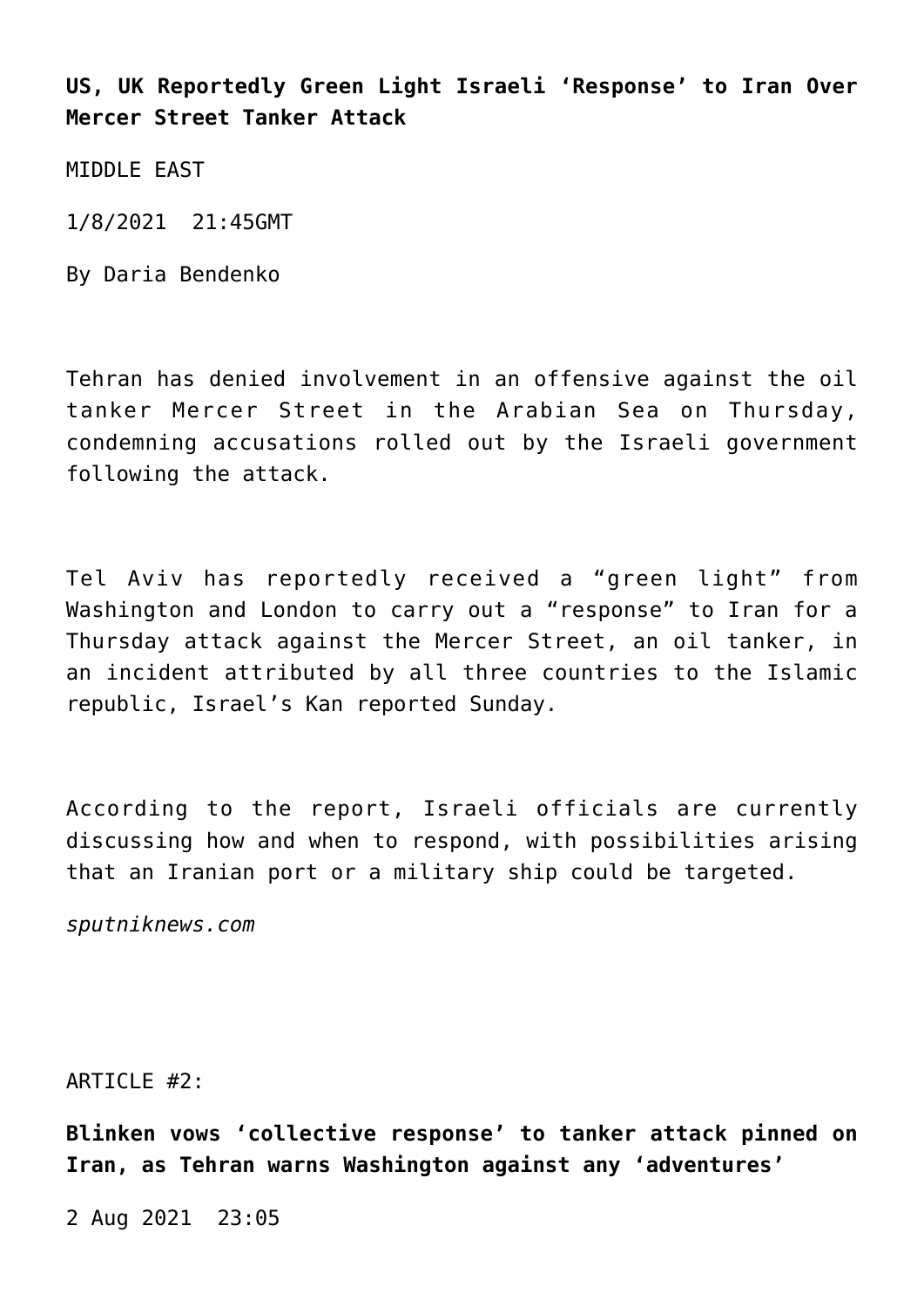US Secretary of State Antony Blinken has promised there will be a "collective response" to the attack on the Israelioperated tanker off Oman, which Washington blames on Tehran, as Iran vowed a response of its own to any threat…

Instead, Blinken accused the Islamic Republic of acting with *"tremendous irresponsibility when it comes to… threats to navigation and commerce."* The secretary of state then said that Washington was still *"coordinating with our partners and consulting with governments in the region,"* including the UK, Israel, and Romania, to prepare what he called *"a collective response."*

Blinken's statement echoed his own comments on Sunday, when he first directly accused Iran of being behind the attack and vowed an *"appropriate response"* to the incident. The US is yet to announce any specific steps.

Israel was one of the first nations to blame the attack on Tehran, demanding a harsh response to the incident. London said on Sunday it was *"highly likely"* Tehran was behind the assault and summoned the Iranian ambassador on Monday to demand Iran *"cease actions that risk international peace and security."*

*rt.com*

# ARTICLE #3:

**'Flying the flag': Germany sends warship to South China Sea for first time in two decades amid rising tensions**

2 Aug 2021 18:35

*rt.com*

A German frigate has set sail for the South China Sea for the first time in some two decades as part of a six-month mission,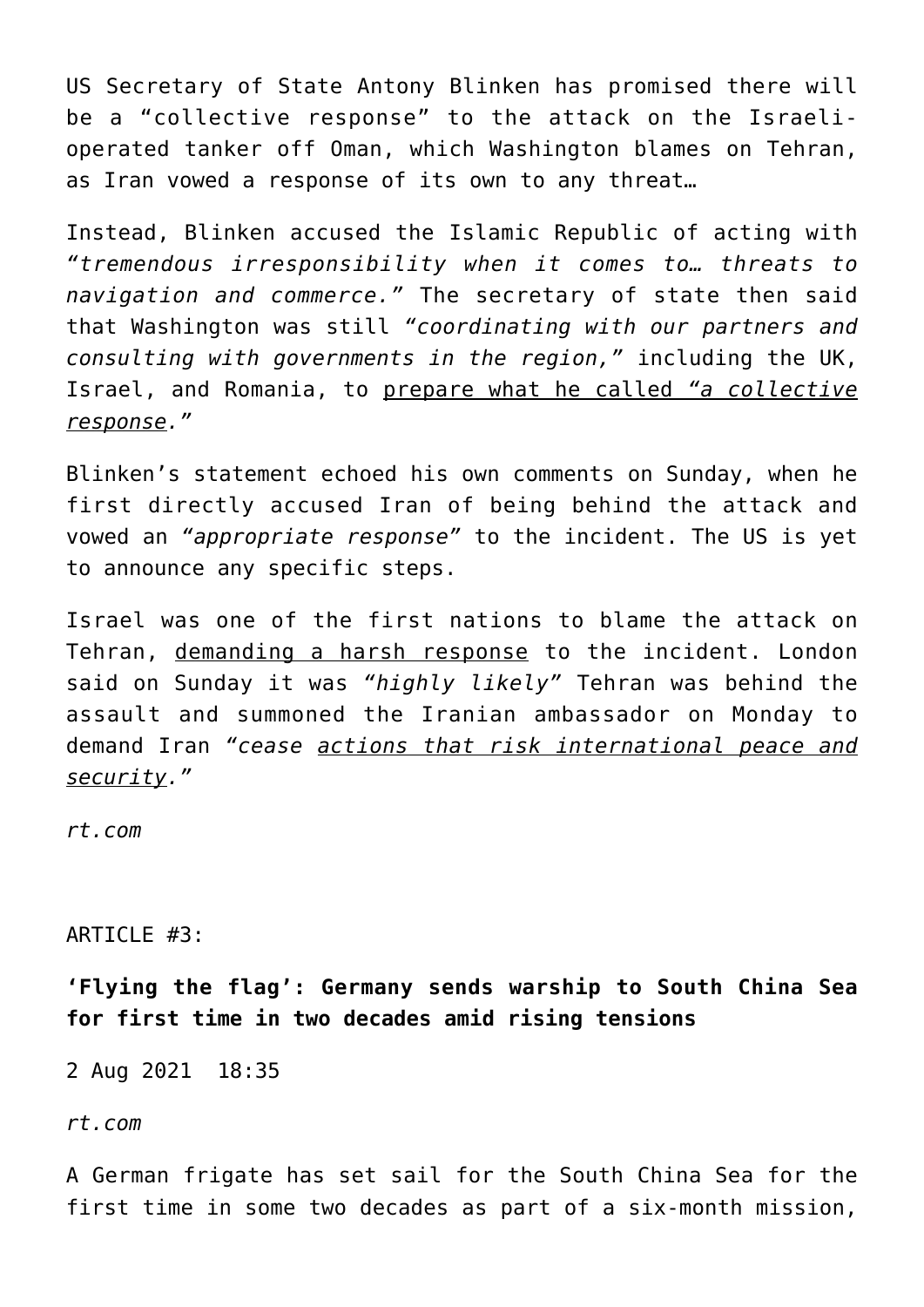as Berlin pledges its commitment to its allies and to 'freedom of navigation'…

The military vessel carrying 46 anti-submarine torpedoes, as well as anti-ship missiles and anti-aircraft weapons, will spend the next six months at sea and is expected to sail near the Horn of Africa, Australia, and Japan, according to the German Navy.

To show you the scenario and connection between the seven last plagues of this Generation, of **Revelation**, and Cain, combine the following scriptures, which show Cain's response. This Generation has gone the way of Cain.

# **Yahdah 1:11**

Woe to them! For they have gone in the way of Cain, have run greedily in the error of Balaam for reward, and are sentenced to the perishing in the rebellion of Korah!

# **Revelation 12:9**

And the great dragon was cast out, that old serpent, called the devil, and Satan, who deceives the whole world. She was cast out into the earth, and her angels were cast out with her.

Did you notice, the **whole world**?

The only religion that is not following the seven hills religion is the prophesied religion, shown to be established in the Last Days-The House of Yahweh.

# **Micahyah 4:1-3**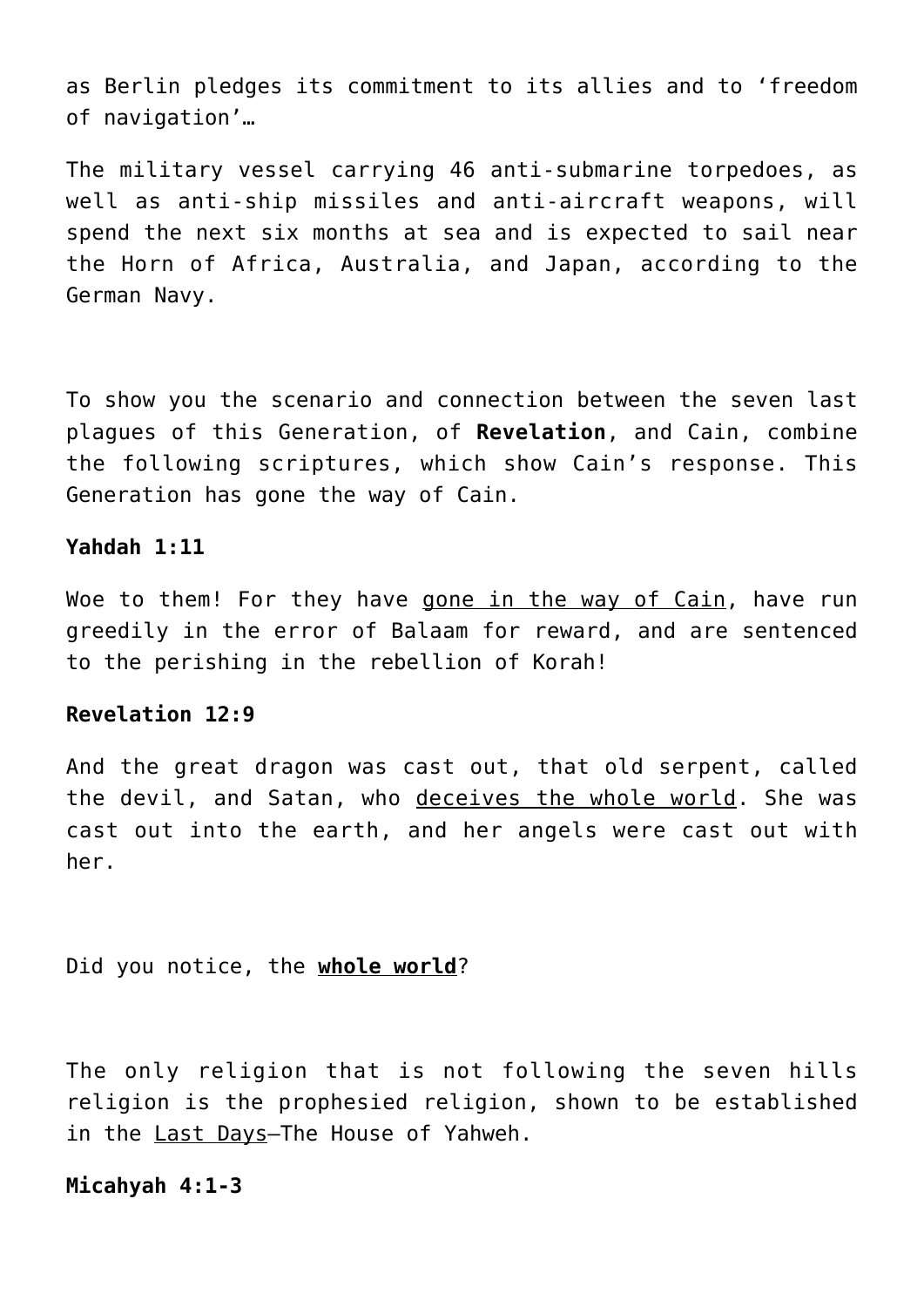1 But in the Last Days it will come to pass *that* the mountain; *promotion,* of The House of Yahweh will be established in the chief of the nations. It will be raised above all congregations; and all peoples will *eventually* flow to it.

2 And many nations will come and say; Come, and let us go up to the mountain; *uplifting,* of Yahweh, and to the House of the Father of Yahaqob, and He will teach us of His ways, and we will walk in His paths. Because the Laws will depart from Zion, and the word of Yahweh from Yerusalem.

3 And He will judge between many people, and rebuke strong nations afar off; and they will beat their swords into plowshares, and their spears into pruninghooks. Nation will not lift up a sword against nation, nor will they learn war anymore.

## **The House of Yahweh**

The Great and Honorable High Priest and King, Yahshua, the prophesied One, is High Priest over The House of Yahweh, as it is written.

# **Hebrew 10:21**

And *having* a High Priest over The House of Yahweh:

In this Generation, the nations have 4,199 religions. They make up the whole world. They all rebel against Yahweh's Laws. None of them teach Yahweh's righteousness. They belong to Satan.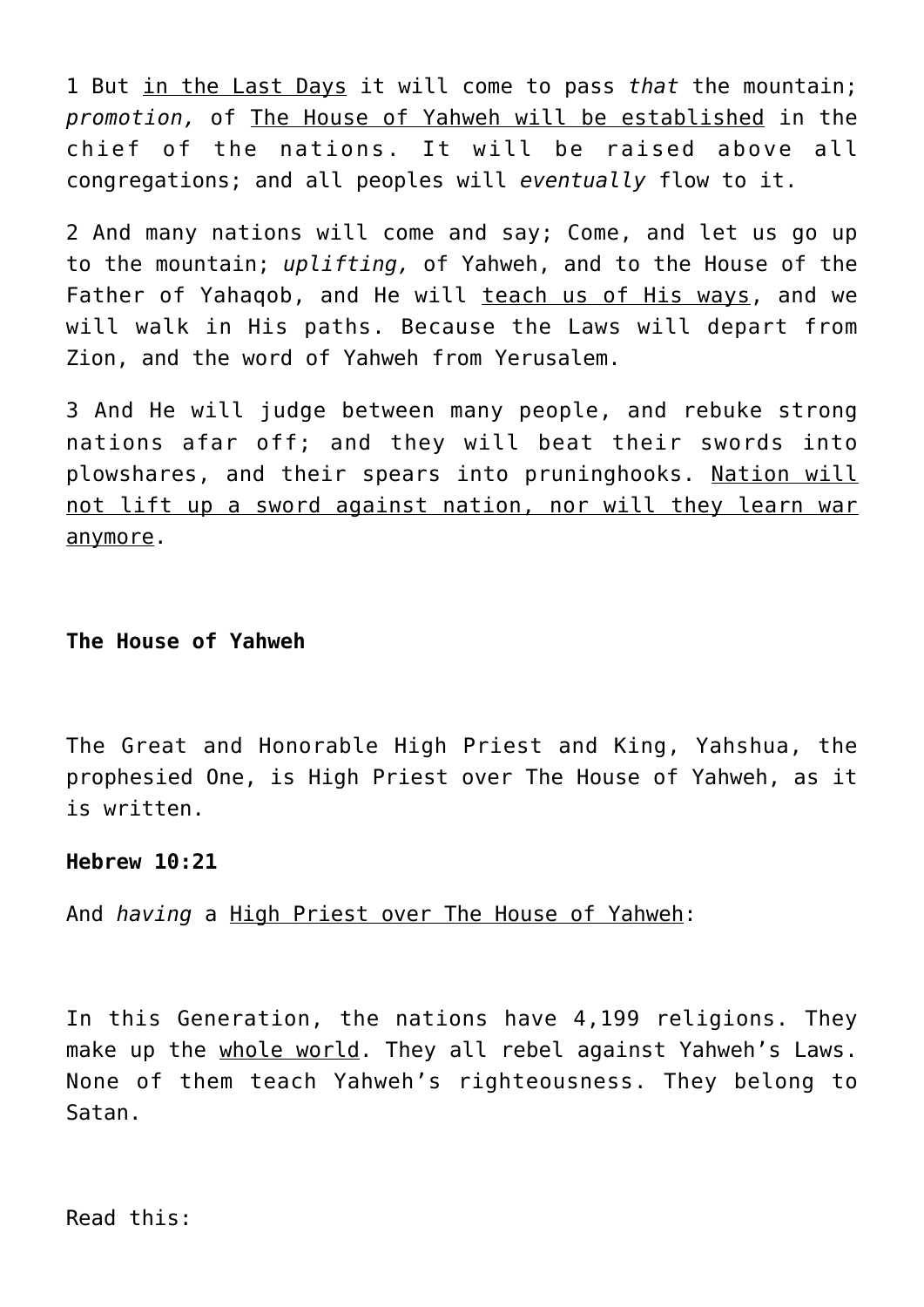#### **I Yahchanan 3:4-10**

4 Whoever commits sin, transgresses also the Laws; for sin is the transgression of the Laws.

5 And you know that He was manifested to take away our sins, and in Him is no sin.

6 Whoever abides in Him does not sin; whoever sins, has not seen Him, neither knows Him.

7 Little children, let no man deceive you; he who practices righteousness is righteous, just as He is righteous.

8 He who practices sin is of the devil, for the devil has sinned from the beginning. For this purpose the Son of Yahweh was manifested; that He might destroy the works of the devil.

9 Whoever is begotten of Yahweh does not practice sin; for His seed remains in him; and it is possible for him not to sin, because he has been begotten of Yahweh.

10 In this the children of Yahweh and the children of the devil are manifest. Whoever does not practice righteousness is not of Yahweh, and he does not ahab (love) his neighbor!

Remember what the Savior taught in:

#### **Mattithyah 6:33**

But seek you first the Kingdom of Yahweh and His righteousness, and all these things will be added to you.

Did you get that? If you want life, keep or practice the Laws of Yahweh.

## **Mattithyah 7:21-23**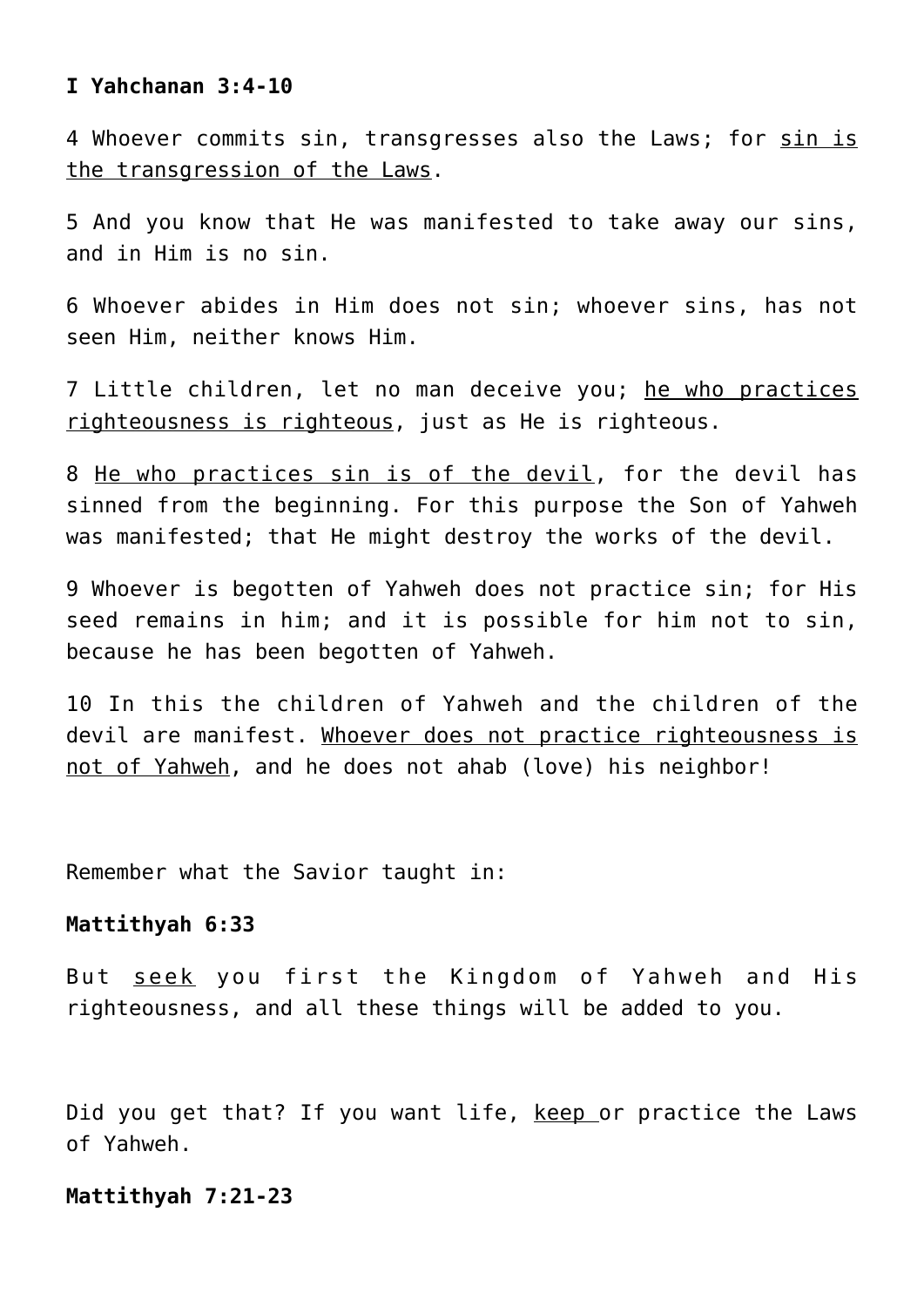21 Not everyone who says to Me; Teacher! Teacher! will enter into the Kingdom of Yahweh, but *only* he who does the will of My Father Who is in heaven.

22 Many will say to Me in that day; Teacher! Teacher! Have we not prophesied in Your Name, and cast out demons in Your Name, and in Your Name performed many wonderful works?

23 But then I will declare to them; I never knew you. Get away from Me, you who practice iniquity.

#### **Mattithyah 6:33**

But seek you first the Kingdom of Yahweh and His righteousness, and all these things will be added to you.

## **Revelation 22:12-14**

12 And behold, I come quickly, and My reward *is* with Me, to give every man according as his work will be.

13 I am the First and the Last, the Beginning and the End.

14 Blessed *are* those who keep His Laws, that they will have right to the Tree of Life, and will enter in through the gates into the city.

Why are the 4,199 religions not willing to follow the Savior?

Answer: They belong to Satan. Read it and believe it. It is in your written contract with the Creator Yahweh. Are you ready?

Read again:

## **I Yahchanan 3:4-10**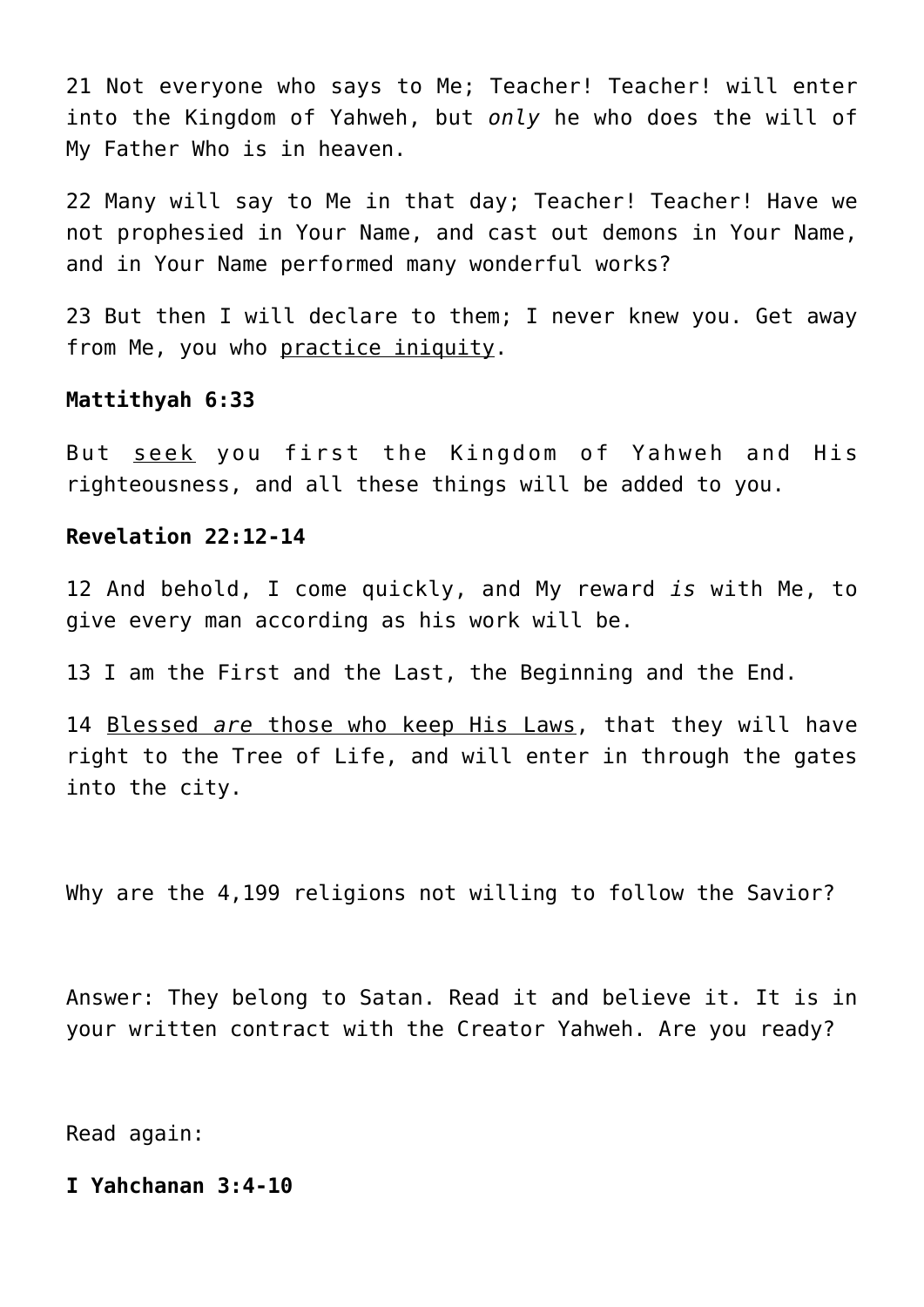4 Whoever commits sin, transgresses also the Laws; for sin is the transgression of the Laws.

5 And you know that He was manifested to take away our sins, and in Him is no sin.

6 Whoever abides in Him does not sin; whoever sins, has not seen Him, neither knows Him.

7 Little children, let no man deceive you; he who practices righteousness is righteous, just as He is righteous.

8 He who practices sin is of the devil, for the devil has sinned from the beginning. For this purpose the Son of Yahweh was manifested; that He might destroy the works of the devil.

9 Whoever is begotten of Yahweh does not practice sin; for His seed remains in him; and it is possible for him not to sin, because he has been begotten of Yahweh.

10 In this the children of Yahweh and the children of the devil are manifest. Whoever does not practice righteousness is not of Yahweh, and he does not love his neighbor!

**The Seven Last Plagues,**

**And The Wars That**

**Are Gathering Now!**

The three news articles in this letter show the start.

The wars that we see gathering now will kill a third of mankind over that fourth part of the earth. That fourth part of the earth is home to the Euphrates River. It is also part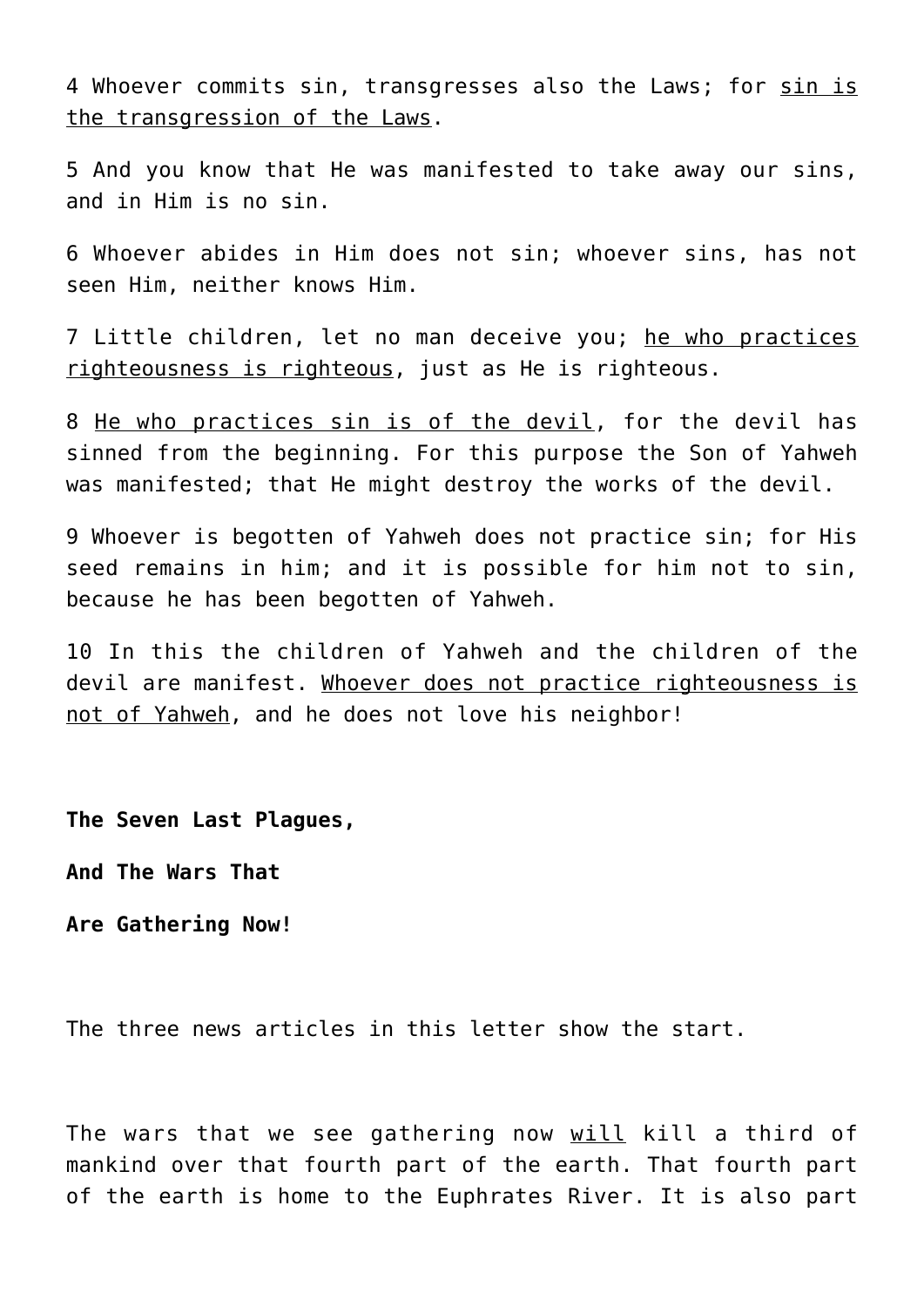of the prophecy of the seven last plagues time period. The sixth plague involves that fourth part of the earth and the Euphrates.

## **Revelation 9:14-15**

14 Saying to the last malak which had the trumpet: Loose the four messengers who are bound for the great River Euphrates!

15 And the four messengers were loosed, which were prepared for an hour, and a day, and a moon; *month,* and a year, in order to slay the third part of men.

Read:

## **Genesis 4:14**

Surely You have driven me out this day from the face of the ground; I shall not be seen by Your face. I shall be a fugitive and a vagabond on the earth, for there shall be continual war, vengeance, and retaliation.

Notice—retaliation, vengeance and continual war.

The nations dealing with Israel and Iran, their only thoughts for peace are retaliation and vengeance, which for 6,000 years, have led to continual war.

You will see the following prophecy fulfilled now—one-third of man killed over that fourth part of the earth.

# **Revelation 9:14-15**

14 Saying to the last malak which had the trumpet: Loose the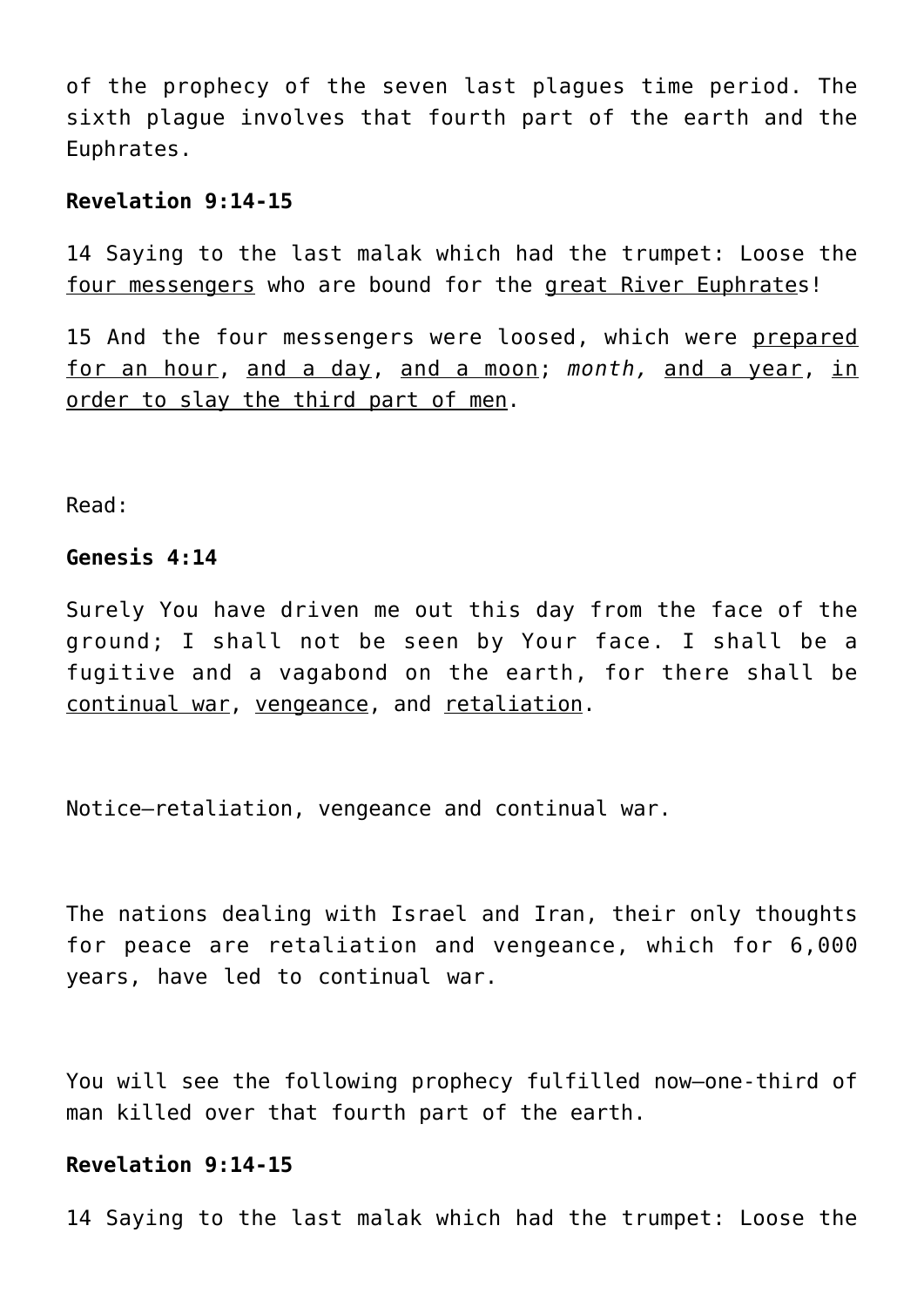four messengers who are bound for the great River Euphrates!

15 And the four messengers were loosed, which were prepared for an hour, and a day, and a moon; *month,* and a year, in order to slay the third part of men.

# **Revelation 6:7-8**

7 And when He had opened the fourth seal, I heard the voice of the fourth living creature say: Come and see.

8 And I looked, and behold, a pale horse. And the name of him who sat upon it was death; and sheol; *the grave,* followed with him. And power was given to them over a fourth part of the earth, to kill with sword, and with hunger, and with pestilence—the same under the authority of the beast of the earth.

After you see this take place, do you think you will believe?

# **Isayah 45:21-22**

21 Speak out, bring *your proofs* near; yes, let them take counsel together. Who has declared this from ancient time? *Who* has foretold it from that time? *Have* not I, Yahweh? And *there is* no source of power except Me, a just Father and a Savior; *there is* none but Me.

22 Look to Me, and be saved, all the ends of the earth; for I *am* Yahweh, and *there is* no other source of power.

Yahweh bless your understanding

True Ahab,